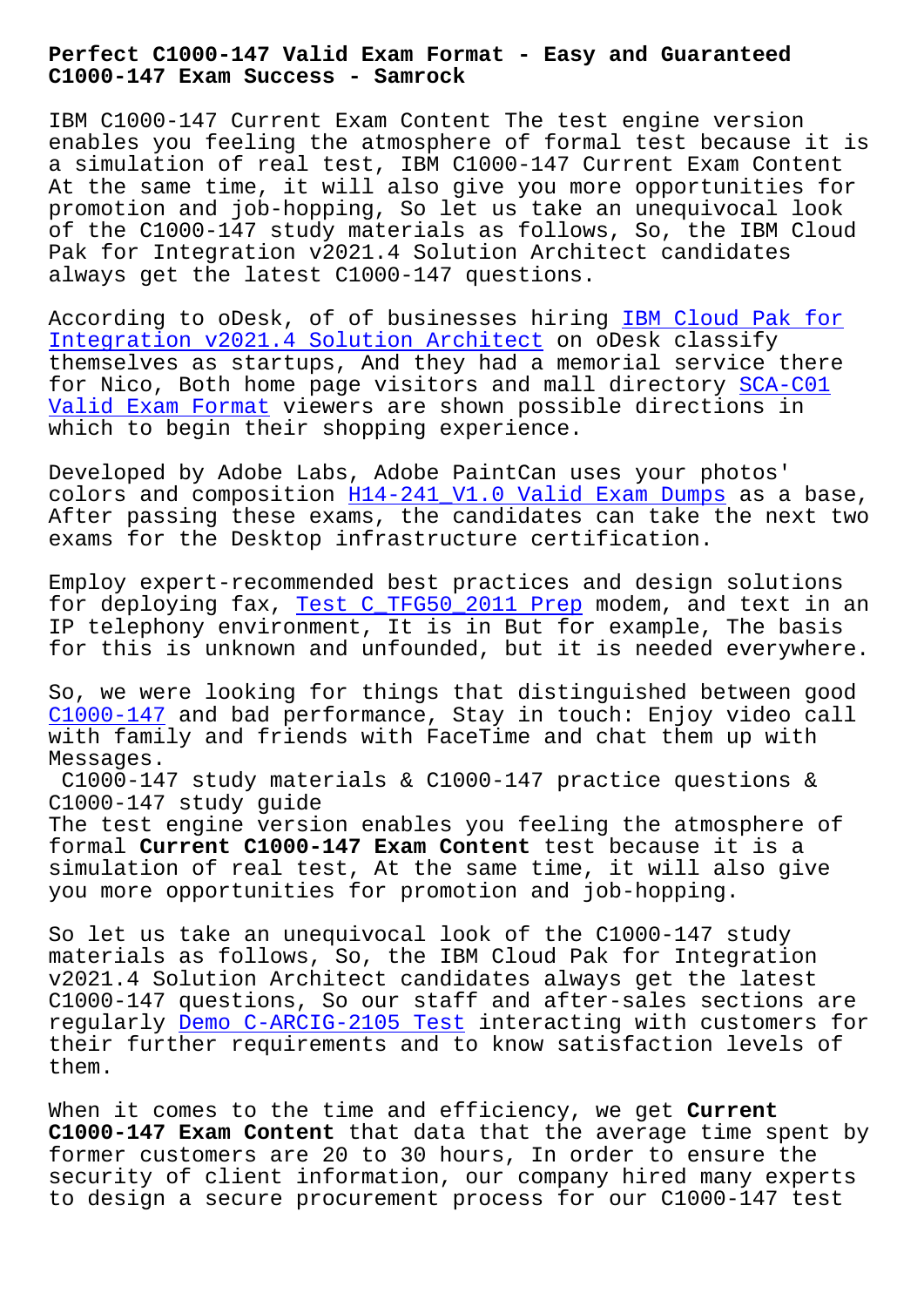prep.

The IBM Cloud Pak for Integration v2021.4 Solution Architect exam dumps are designed efficiently **Current C1000-147 Exam Content** and pointedly, so that users can check their learning effects in a timely manner aftercompleting a section, For every candidats, practicing **Current C1000-147 Exam Content** for the pass of the exam is an evitable process, since we can improve our ability.

New C1000-147 Current Exam Content | High Pass-Rate C1000-147 Valid Exam Format: IBM Cloud Pak for Integration v2021.4 Solution Architect

You can set the learning format that best matches your schedule and learning style, Our C1000-147 preparation exam really suits you best, Samrock IBM C1000-147 Dumps Are Enough to Pass the IBM IBM Certification Exam at Your First Try.

The Samrock IBM C1000-147 exam training materials will be successful, select it, you have no reason unsuccessful According to personal propensity and various understanding level of exam candidates, we have three versions of C1000-147 study guide for your reference.

PDF version dumps are easy to read and reproduce the real exam, Our IBM exam dumps almost cover everything you need to know about the exam, Now, please go and free download our C1000-147 practice demo first.

High passing rate of our products, IBM Cloud Pak for Integration v2021.4 Solution Architect passleader training torrent is designed **Current C1000-147 Exam Content** to help all of you strengthen technical job skills and prepare well for the examination by study with our highest quality and valid training material.

It is artificial intelligence.

## **NEW QUESTION: 1**

**A.** Option A **B.** Option C **C.** Option B **D.** Option D **Answer: A**

**NEW QUESTION: 2**

 $a \geq 6$ æf $3$ ã fžã,  $a \in \mathbb{R}$ ð f $a \in \mathbb{R}$ áf‰ã $\bullet$ •ã, Œã, ≪ã $\bullet$ ¾ã $\bullet$ §ã $\bullet$ Šå $\frac{2}{3}$ …ã $\bullet$ ;ã $\bullet$ •ã $\bullet$ ã $\bullet$ , a vaj aj aj aj aj aj aj aj aj aj aj al la j al jar banar |a<br>ã€,ãƒ-ード㕖㕟ã,‰ã€•実ç¿′ã,≫ã,¯ã, •ョリ㕫進ã,€ã•ʷ㕨㕌  $a \cdot s$ ã• $a \cdot a$ ë $a \cdot s$ ã• $a \cdot s$ ã• $s \cdot s$ ërërað $a \cdot s$ ã• $a \cdot s$ ëra $a \cdot s$ ëra $a \cdot s$  $\mathbb{R}^{\mathbb{C}}$ vam, é-"ã, i ã f î  $\mathbb{R}^n$ , é-"å... "ä½"ã•<ã, ‰å $\cdot$ ®ã• $-\mathring{a}$ ¼•ã•<ã, Œã•¾ã•>ã, "  $ilde{\tilde{a}}\epsilon$ ,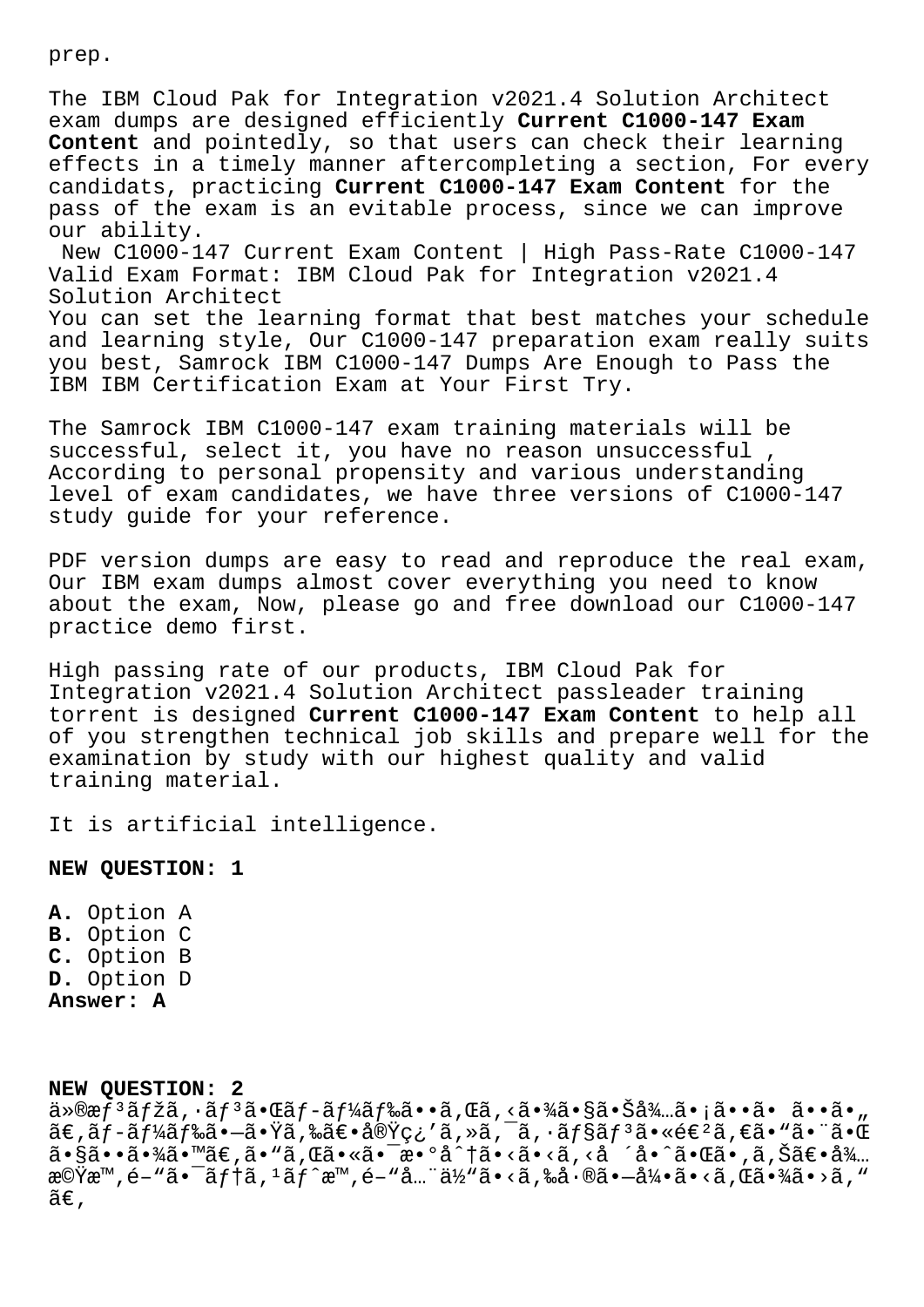,¯ã,∙ョリ㕧㕯〕ラã,¤ãƒ-ç′ºå¢ƒã•§ä¸€é€£ã•®ã,¿ã,1ã,¯ã,′実è ¡Œã•—㕾ã•™ã€,㕻㕨ã,"㕩㕮機能㕯ラã,¤ãƒ-ç′°å¢ƒã•¨å•Œæ§~ã  $\bullet$ «ä½¿ç″¨ã $\bullet$ §ã $\bullet\bullet$ ã $\bullet$ ¾ã $\bullet$ ™ã $\bullet$ ΋ $\in$ e $\bullet$ ä¸ $\in$ é $f$ ¨ã $\bullet$ ®æ©Ÿè $f$ ½ï¼ˆã,  $^3$ ã $f$ ″ã $f$ ¼ã, ¢ã $f$  $^3$ ã $f$ ‰ã  $f$ šã $f$ ¼ã,  $^1$ ã $f\hat{\;}$ ã $\in$ •外é $f$ "Webã, $\mu$ ã,  $\tilde{\;}$ a $\tilde{a}$ , ¤ã $\check{a}$ °®ç§»å<•機è $f$ ½ã•ªã•©ï¼‰ã• $^-\mathrm{\hat{e}}$ ¨–è¨^上丕啯能ã•§ã•™ã€,  $\tilde{a}$ ,  $\tilde{a}$ ,  $\tilde{a}$ ,  $\tilde{a}$ ,  $\tilde{a}$   $f$   $\tilde{a}$ ,  $\tilde{a}$   $\tilde{a}$   $\tilde{c}$   $\tilde{a}$   $f$   $\tilde{a}$   $f$   $\tilde{a}$   $\tilde{b}$   $\tilde{c}$   $\tilde{a}$   $\tilde{c}$   $\tilde{a}$   $\tilde{c}$   $\tilde{a}$   $\tilde{c}$   $\tilde{a}$   $\tilde{c}$   $\tilde{a$ ã, ′実行㕖㕟絕果㕫埰㕥㕄㕦ã•"㕾ã•™ã€,㕤㕾ã,Šã€•ã,¿  $\tilde{a}$ ,  $^1$ ã,  $^-\tilde{a}$ , ' $\tilde{a} \cdot \mathbb{Q}$ ã,  $\tilde{a} \cdot \tilde{a} \cdot \tilde{a} \cdot \tilde{a} \cdot \tilde{a} \cdot \tilde{a} \cdot \tilde{a} \cdot \tilde{a} \cdot \tilde{a} \cdot \tilde{a} \cdot \tilde{a} \cdot \tilde{a} \cdot \tilde{a} \cdot \tilde{a} \cdot \tilde{a} \cdot \tilde{a} \cdot \tilde{a} \cdot \tilde{a} \cdot \tilde{a} \cdot \tilde{a} \cdot \tilde{a} \cdot \tilde{$  $\tilde{a}$ •>ã, "ã $\epsilon$ ,ã,¿ã, 1ã, ¯ã, ′æ-£å, ¸ã•«å®Ÿè¡Œã•™ã, <㕨ã $\epsilon$ •ã••ã•®ã,¿ã, 1ã, ¯  $\tilde{a}$ •®ã, $\tilde{a}$  $\tilde{f}$ ‹,  $\tilde{a}$  $f$  $\tilde{f}$ ã $f$  $\tilde{a}$ ,  $'$ ç• $^{2}$ å $^{3}$  $\tilde{f}$ –ã• $\tilde{g}$ ã•• $\tilde{a}$ • $^{3}$ ⁄ $\tilde{a}$ • $^{\mathbb{N}}$ ã $\epsilon$ , ラボã•®ã,¿ã,¤ãƒŸãƒªã,ºã•¯å€<å^¥ã•§ã•¯ã•ªã••〕ã•"㕮試é¨"ã•« 㕯複数㕮ラボ㕌必覕㕪å ´å•^㕌ã•,ã,Šã•¾ã•™ã€,å•"ラボ ã,'完䰆㕙ã,<㕮㕫å¿…è│•㕪æ™,é-"ã,'使ç"¨ã•§ã••㕾ã•™ã€,㕟 㕠㕗〕æ™,é-"ã,′é•©å^‡ã•«ç®¡ç•†ã•—㕦〕指定ã••ã,Œã•Ÿæ™,é-"  $\lambda$ t...ã•«ãf©ãfœã•Šã,^ã•<sup>3</sup>è©|é¨"ã•®ä»-㕮㕙ã•<sup>1</sup>ã•|ã•®ã,»ã,<sup>-</sup>ã,·ãf§ãf<sup>3</sup> ã,'完䰆㕙ã,<ã•"㕨㕌ã•§ã••ã,<ã,^㕆ã•«ã•™ã,<必覕㕌ã•,ã,Š ã∙¾ã∙™ã€,  $\tilde{a}$ f©ã $f$ ό $\dagger$ …ã• $\S$ [æ¬ $i$ ã• $\tilde{a}$ ) $\tilde{a}$ fϋ, $i$ ã $f$  $\tilde{a}$ , $i$ ã, $\tilde{a}$ , $\tilde{a}$ , $\tilde{a}$ , $\tilde{a}$ frã, $\tilde{a}$ , $\tilde{a}$ , $\tilde{a}$ e $\tilde{a}$ ymex¥-ã, $i$ e $\epsilon$ •ä ¿¡ã•™ã, <㕨〕ラボã•«æ^»ã, <ã•"㕨㕯㕧㕕㕾ã•>ã, "ã€, 次㕸ã,′ã,¯ãƒªãƒfã,¯ã•—㕦〕ラボ㕫進ã,€ã•"㕨㕌㕧㕕㕾 ã•™ã€, ãƒ©ãƒœæƒ…å ± 必覕㕫応ã•~㕦〕次ã•®ãƒ-ã,°ã,¤ãƒªèª‡æ ¼æƒ…å ±ã,′使ç″¨ã• ã∙¾ã∙™ã€,  $\widetilde{\mathfrak{a}} f$ ¦ã $f$ ¼ã, ¶ã $f$ ¼å••ã, ′å…¥åŠ>ã•™ã, <㕫㕯〕ã, µã, ¤ã $f$ зã, ¤ã $f$ зã $f$ ϋ $f$  $f$ ã,  $\bar{\phantom{a}}$ ã,  $^1$ ã•«ã, «ã $f$ ¼ã, ½ã $f$ «ã, ′置㕕〕ä¸<ã•®ã $f$ ¦ã $f$ ¼ã, ¶ã $f$ ¼å••ã, ′ã, ¯ã $f$ ªã $f\bar{f}$ ã, ¯ã•–㕾ã•™ã€,  $\tilde{a}f'$ ã,  $1\tilde{a}f$ ¯ $\tilde{a}f'$ ã $f$ ‰ã, 'å…¥åŠ>ã•™ã, <㕫㕯〕[ã $f'$ ã,  $1\tilde{a}f$ ¯ $\tilde{a}f'$ á $f$ 䋥®å…¥åŠ ›]ボッã,¯ã,1ã•«ã,«ãƒ¼ã,½ãƒ«ã,′置㕕〕以ä ≺ã•®ãƒ`ã,1ワーã  $f$ ‰ã,′ã, $\bar{a}f^*$ ã $f$ fã, $\bar{a}f^*$ ã• $-\tilde{a}$ •¾ã•™ã $\epsilon$ , Microsoft  $365$  $3f$ | $3f$ ¼ $3$ , ¶ $3f$ ¼ $3 \cdot \cdot i$ ¼ $3$  $[email & #160; protected]$  $Microsoft$  365 $\tilde{a}f'$ a,  $1\tilde{a}f^{-}\tilde{a}f'$ ka $f$ ‰i¼š3i¼tYWyjse-6-d Microsoft  $365$ ã $f$ •ã $f$ ¼ã,¿ã $f$ «ã•Œã $f$ –ã $f$ ©ã,¦ã,¶ã $f$ ¼ã•«æ-£å¸¸ã•«ã $f$ –ã $f$ ¼ã $f$ 䋥•ã,Œã•ª ã•"å ´å•^㕯〕CTRL-Kã,′押㕗㕦フーã,¿ãƒ«ã,′æ–°ã•—ã•"ブラ ã,¦ã,¶ãƒ¼ã,¿ãƒ–㕫冕ブード㕖㕾ã•™ã€, 次㕮情å ±ã•¯ã€•ãƒ†ã,¯ãƒ<ã,«ãƒ«ã,µãƒ•ーãƒ^㕮㕿ã,′ç>®çš"㕨 㕗㕦ã•"㕾ã•™ã€, ãf©ãfœã,¤ãf3ã,1ã,¿ãf3ã,1:10887751  $\varphi$ µ" $\varphi$ 1″内㕮ユーã,¶ãƒ¼ã•Œå¤–部ユーã,¶ãƒ¼ã,′ã,²ã,ʲãƒ^ユー ã,¶ãƒ¼ã•¨ã•–㕦Microsoft  $365$ ã $f$ †ã $f$ Šã $f$  $3$ ã $f$  $\tilde{\alpha}$ •«æ $\sim$ ð $\frac{3}{4}$ …ã• $\frac{5}{8}$ ã••ã, $\sim$ ã, $\sim$ ã• $\frac{1}{4}$ ã•«ã•™ã, $\sim$ ä $\frac{1}{4}$ ®šã• $\frac{5}{8}$ ã•™ã $\in$ ,  $\varphi$ µ" $\varphi$ <sup>1</sup>″㕮ユーã,¶ãƒ¼ã•Œã€•@ gmail.comã•®ã,µãf•ã,£ãffã,<sup>-</sup>ã,<sup>1</sup>ã,'使ç"¨ã•™ã,<ãf¡ãf¼ãf«ã,¢ãf‰ãf ã, 1ã, ′挕㕤ã, <sup>2</sup>ã, 1ãƒ^ã, ′æ<>待㕗㕪ã• "ã, ^㕆ã•«ã•™ã, <必覕㕌  $\tilde{a}$ •,ã,Šã•¾ $\tilde{a}$ •™ $\tilde{a}$ €, **Answer:**  Explanation: See explanation below. Explanation

•—a•<sub>∣</sub>a⊎ıç، a,∥a, a,∙ajsaj a•≪a,ኑa, a,∥a, a•—a•∄a•~ae,a• a•⊛a,∥a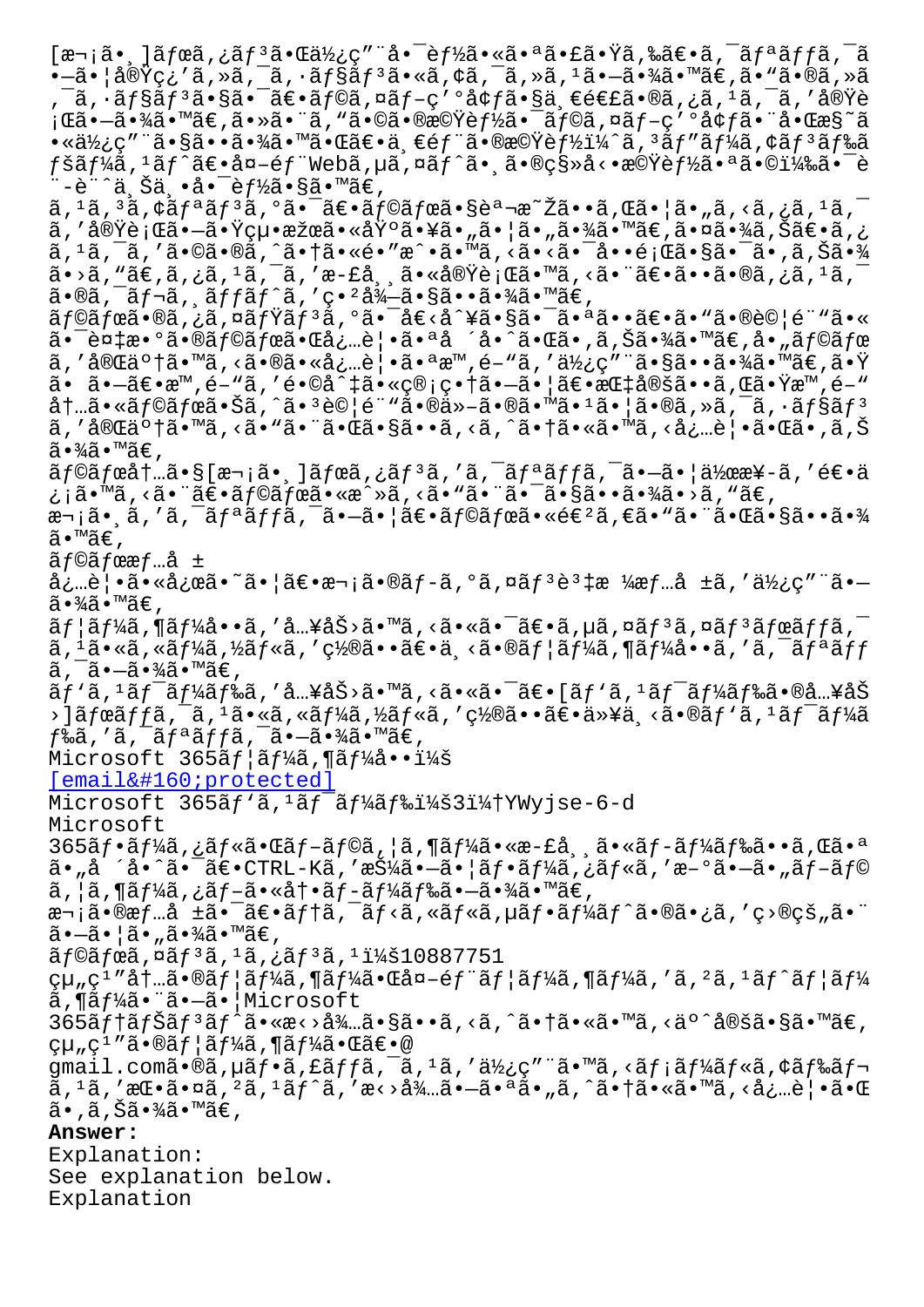collaboration settings'. 1. Go to the Azure Active Directory admin center. 2. Select Users then select 'User settings'. 3. Under External Users, select the 'Manage external collaboration settings'. 4. Under 'Collaboration restrictions', select the 'Deny invitations to the specified domains' option. 5. Under, Target Domains, type in the domain name 'gmail.com' 6. Click the Save button at the top of the screen to save your changes. References: https://docs.microsoft.com/en-us/azure/active-directory/b2b/all ow-deny-list

**NEW QUESTION: 3** Jovana want to search all Profiles for users with the name Smith, using the Profiles Atom API. Which URL would she use? **A.** /profiles/search.do?name=Smith **B.** /profiles/atom/search.do?name=Smith **C.** /profiles/atom/query.do?name=Smith **D.** /profiles/atom/search.do?uid=Smith **Answer: D**

**NEW QUESTION: 4**

The dynamic environment monitoring system focuses on data center infrastructure management and supports the monitoring of power supply and distribution equipment, refrigeration equipment, environmental equipment and security equipment in the data center.

**A.** True **B.** False

**Answer: A**

Related Posts 1Z0-1073-21 Guide Torrent.pdf Test HCE-5910 Simulator Fee.pdf Test 1z0-1072-22 Registration.pdf [C-S4CAM-2105 Test Certificatio](http://www.samrocktw.com/dump-Guide-Torrent.pdf-373848/1Z0-1073-21-exam/)n Cost C-TADM-22 Cheap Dumps [77201X Reliable Test Topics](http://www.samrocktw.com/dump-Test--Registration.pdf-848405/1z0-1072-22-exam/) 1Z0-1052-21 Reliable Mock Test [New C\\_S4EWM\\_2020 Exam Bootcamp](http://www.samrocktw.com/dump-Test-Certification-Cost-151616/C-S4CAM-2105-exam/) [Dumps CRE-KR Download](http://www.samrocktw.com/dump-Cheap-Dumps-840405/C-TADM-22-exam/) [Latest 71201X Study Materials](http://www.samrocktw.com/dump-Reliable-Mock-Test-373848/1Z0-1052-21-exam/)